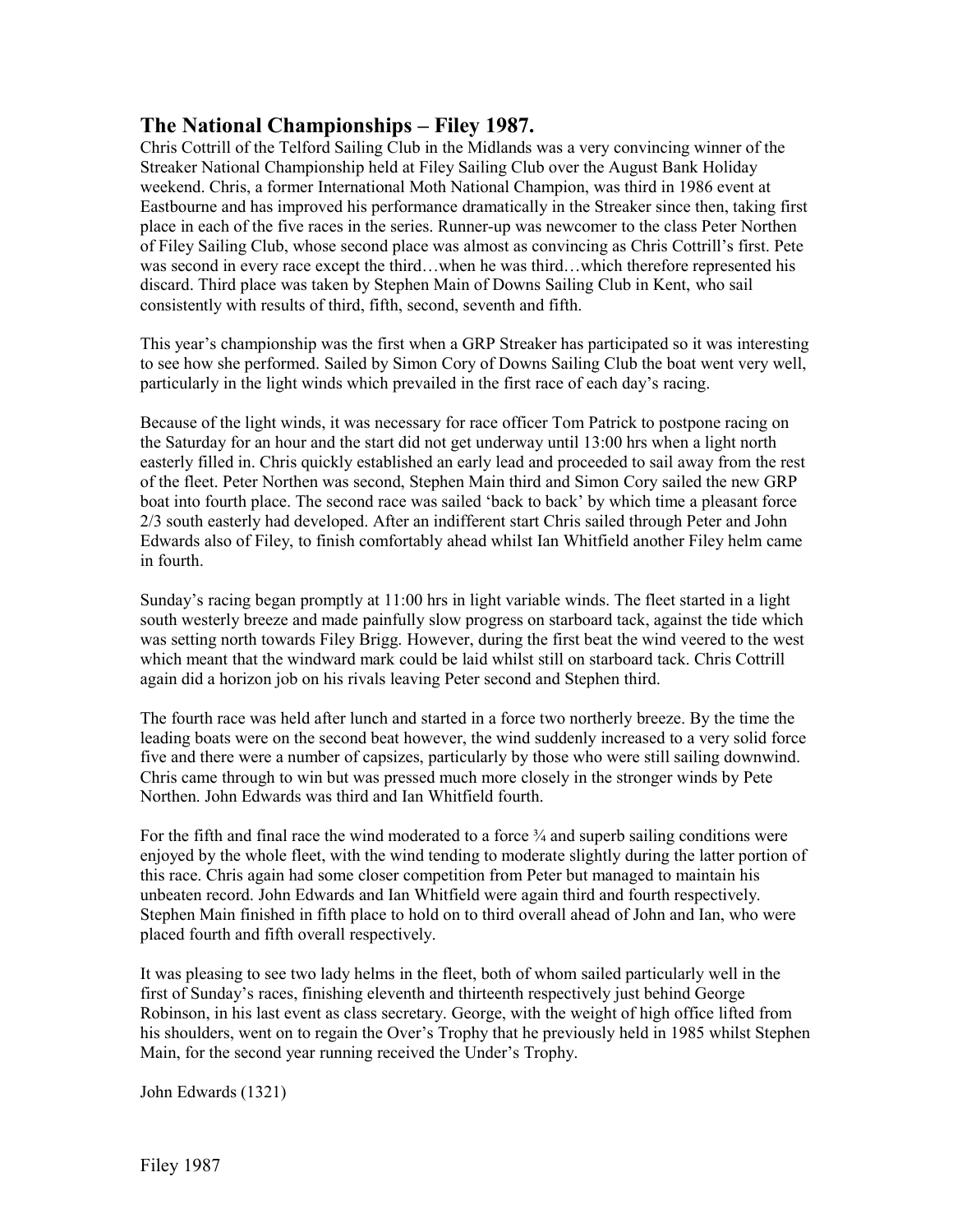## **STREAKER NATIONAL CHAMPIONSHIP FILEY 1987**

| <b>FINAL</b> |                   |                            | POINTS - RACE No. |                         |                |                |                 | <b>TOTAL</b>  |
|--------------|-------------------|----------------------------|-------------------|-------------------------|----------------|----------------|-----------------|---------------|
| POS.N        | <b>HELM</b>       | <b>CLUB</b>                | 1                 | $\mathbf{2}$            | 3              | 4              | 5               | <b>POINTS</b> |
| 1            | C COTTRILL        | TELFORD                    | 3/4               | 3/4                     | 3/4            | 3/4            | 3/4             | 3             |
| $\mathbf{2}$ | P NORTHEN         | FILEY                      | $\overline{c}$    | $\overline{\mathbf{c}}$ | 3              | $\overline{2}$ | 2               | 8             |
| 3            | S MAIN            | <b>DOWNS</b>               | 3                 | 5                       | $\overline{a}$ | $\overline{7}$ | 5               | 15            |
| 4            | <b>J EDWARDS</b>  | <b>FILEY</b>               | 8                 | 3                       | 8              | 3              | 3               | 17            |
| 5            | I WHITFIELD       | <b>FILEY</b>               | 10                | 4                       | 15             | $\overline{4}$ | 4               | 22            |
| 6            | S WALKER          | <b>GLOSSOP &amp; DIST.</b> | 6                 | 6                       | 17             | 5              | 6               | 23            |
| 7            | R PLOWRIGHT       | FILEY                      | 5                 | $\overline{7}$          | 12             | 8              | 10              | 30            |
| 8            | S CORY            | <b>DOWNS</b>               | 4                 | 13                      | 5              | 17             | 14              | 36            |
| 9            | J MARSHALL        | <b>PENNINE</b>             | 11                | 10                      | 14             | 10             | $\overline{7}$  | 38            |
| 10           | <b>M SOWERBY</b>  | <b>SCALING DAM</b>         | 32D               | 15                      | 7              | 9              | 8               | 39            |
| 11           | G ROBINSON        | <b>SCALING DAM</b>         | $\overline{7}$    | 9                       | 10             | 15             | 27 <sub>D</sub> | 41            |
| 12           | <b>GARSIDE</b>    | <b>GREEN WITHENS</b>       | 16                | 11                      | 9              | 6              | 26R             | 42            |
| 13           | <b>SIMPSON</b>    | <b>FILEY</b>               | 13                | 32R                     | 6              | 12             | 12              | 43            |
| 14           | D BUTLER          | <b>BLACKPOOL LC</b>        | 23                | 8                       | 16             | 14             | 9               | 47            |
| 15           | <b>B NORMAN</b>   | <b>SCALING DAM</b>         | 12                | 14                      | 22             | 13             | 15              | 54            |
| 16           | P CROOKS          | FILEY                      | 14                | 12                      | 21             | 18             | 11              | 55            |
| 17           | D WRIGHT          | <b>SCALING DAM</b>         | 9                 | 16                      | 20             | 19             | 17              | 61            |
| 18           | R WADE            | <b>GREEN WITHENS</b>       | 17                | 17                      | 19             | 16             | 13              | 63            |
| 19           | <b>B BRANCH</b>   | <b>BANBURY CROSS</b>       | 21                | 20                      | 18             | 11             | 27D             | 70            |
| 20           | <b>T FORSTER</b>  | <b>SCALING DAM</b>         | 24                | 18                      | $\overline{4}$ | 35R            | 27D             | 73            |
| 21           | R DOWNS (Mrs)     | CONISTON                   | 20                | 23                      | 13             | 23             | 18              | 74            |
| 22           | N RABY (Miss)     | <b>SCALING DAM</b>         | 19                | 19                      | 11             | 35R            | 27 <sub>D</sub> | 76            |
| 23           | C RABY            | SCALING DAM                | 22                | 25                      | 23             | 25             | 20              | 90            |
| 24           | A ANDERSON        | <b>SCALING DAM</b>         | 28                | 26                      | 28             | 21             | 16              | 91            |
| $25 =$       | R ANDREWS         | TELFORD                    | 25                | 21                      | 24             | 24             | 27D             | 94            |
| $25 =$       | <b>CROSSLEY</b>   | <b>PENNINE</b>             | 26                | 22                      | 27             | 20             | 26R             | 94            |
| 27           | K RIX             | WALTON-O-T                 | 18                | 28                      | 29             | 22             | 27D             | 95            |
| 28           | <b>G KUHNEL</b>   | <b>PENNINE</b>             | 15                | 29                      | 34D            | 26             | 26R             | 96            |
| 29           | A ROBINSON        | <b>SCALING DAM</b>         | 27                | 24                      | 25             | 35R            | 27 <sub>D</sub> | 103           |
| 30           | M BOYLE           | <b>PENNINE</b>             | 29                | 27                      | 26             | 35R            | 27D             | 109           |
| 31           | <b>B THORNTON</b> | <b>SCALING DAM</b>         | 31R               | 32R                     | 34R            | 35R            | 26R             | 123           |
|              | <b>B WILSON</b>   | NORTH LINCS                |                   |                         | 30             | 35R            | 27D             |               |
|              | A RUDDOCK         | <b>FILEY</b>               |                   |                         | 31             | 35R            | 21              |               |
|              | A CONYERS         | <b>FILEY</b>               |                   |                         | 32             | 35R            | 19              |               |

 $1^{\rm st}$  Lady Under Trophy S. Main.<br>
Over Trophy G. Robinson Concours d'Elegance J Thornton Altogether Shield Filey S.C. 1<sup>st</sup> Capsize G Kuhnel.

Mrs R Downs. Conniston S.C.<br>S Main. Downs S.C. Scaling Dam S.C.<br>Scaling Dam S.C.